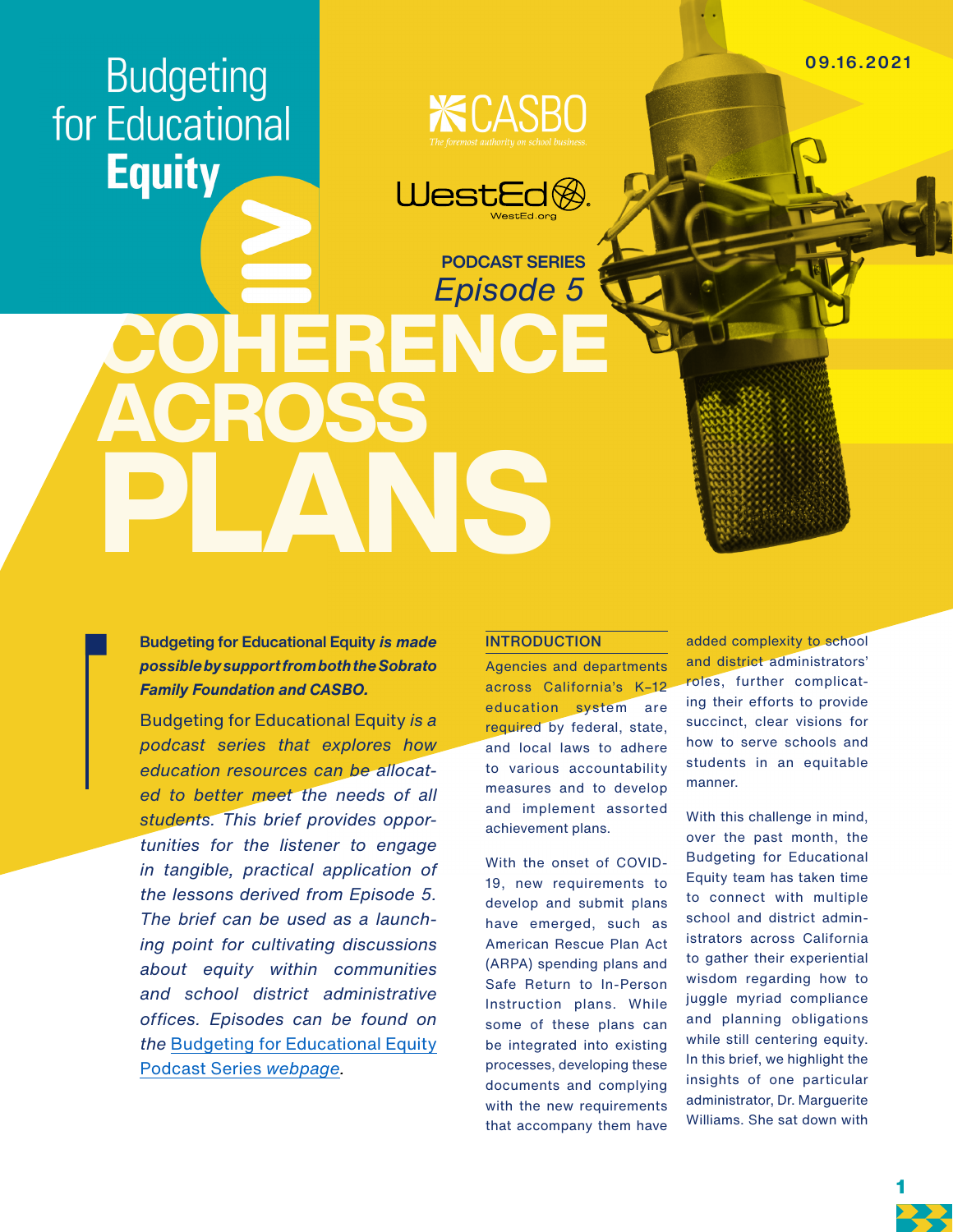### PODCAST SERIES Episode 5: Coherence Across Plans

us at the beginning of summer 2021, and again just before schools reopened in fall 2021, to discuss how to establish coherence across planning and how that planning has been a lever for equitable system design and program implementation within her charter school district.

**Budgeting** for Educational **Equity** 

> Dr. Williams is currently the Chief Business Officer (CBO) of Griffin Technology Academies in Vallejo, California, where she oversees the budget and business operations for four charter schools across two campuses serving over 1,400 students. Previously, Dr. Williams served as the Assistant Superintendent of Instruction with Adelanto Elementary School District (AESD) in San Bernardino, California, and as the Senior Director of Equity & Diversity with the Association of California School Administrators. Throughout her more than 20 years of experience in education, Dr. Williams has served at every level of the K–12 education system in California—as a teacher, principal, instructional director, assistant superintendent, and in her current role as a CBO. These collective professional experiences allow her to provide a holistic perspective on how to deliver high-quality, equitable educational experiences to students while maintaining fiscal solvency.

> In our conversation, Dr. Williams reflected in particular on her experiences while serving in her previous role in AESD during the 2020/21 school year and how she worked to create systems

across planning for School Plans for Student Achievement (SPSAs) that would align with the district's Local Control and Accountability Plan (LCAP) and support the establishment and maintenance of equitable practices across her district.

#### LESSONS FROM THE FIELD

Located in San Bernardino, California, AESD is home to about 8,000 students in 17 schools across grades K-8.<sup>1</sup> In her role with AESD, Dr. Williams oversaw the Office of Student Services, the Office of Special Education, and the Office of Instructional Technology. As part of her responsibilities, she also supported the development of AESD's LCAP, Learning Continuity & Attendance Plan, and SPSAs for schools throughout the district.

During the 2020/21 school year, to ensure equity across each of these plans, Dr. Williams used her role to conduct a comprehensive review process for each school's individual SPSA.

Over the course of two months, as schools were preparing their SPSAs, Dr. Williams and her AESD team collaborated with each school site, providing training and technical support to ensure that each SPSA was developed with the following elements in mind:

• leveraging existing school achievement and attendance data

- analyzing data to identify areas of need within student population subgroups
- pinpointing unique interventions that are responsive to trends in data

Once the SPSAs were finalized, Dr. Williams and staff across several departments conducted a two-day review process in which each school administrator met with four groups of AESD staff with expertise across the following domains:

- Cabinet leaders
- Business Department
- Human Resources
- Academic Services

These review teams were able to assess the SPSAs for alignment with the intended purposes of the funds and programs as designated by the district in its annual LCAP.

Next, a summary of these plans was given to the school board so that the board could more deeply understand key performance indicators, data points, and goals for each school to help inform how they develop the budget for the subsequent school year.

Finally, Dr. Williams and her team collected feedback from principals and school staff to understand what was helpful, what was difficult, and how AESD leadership can continue to support school planning in the future.